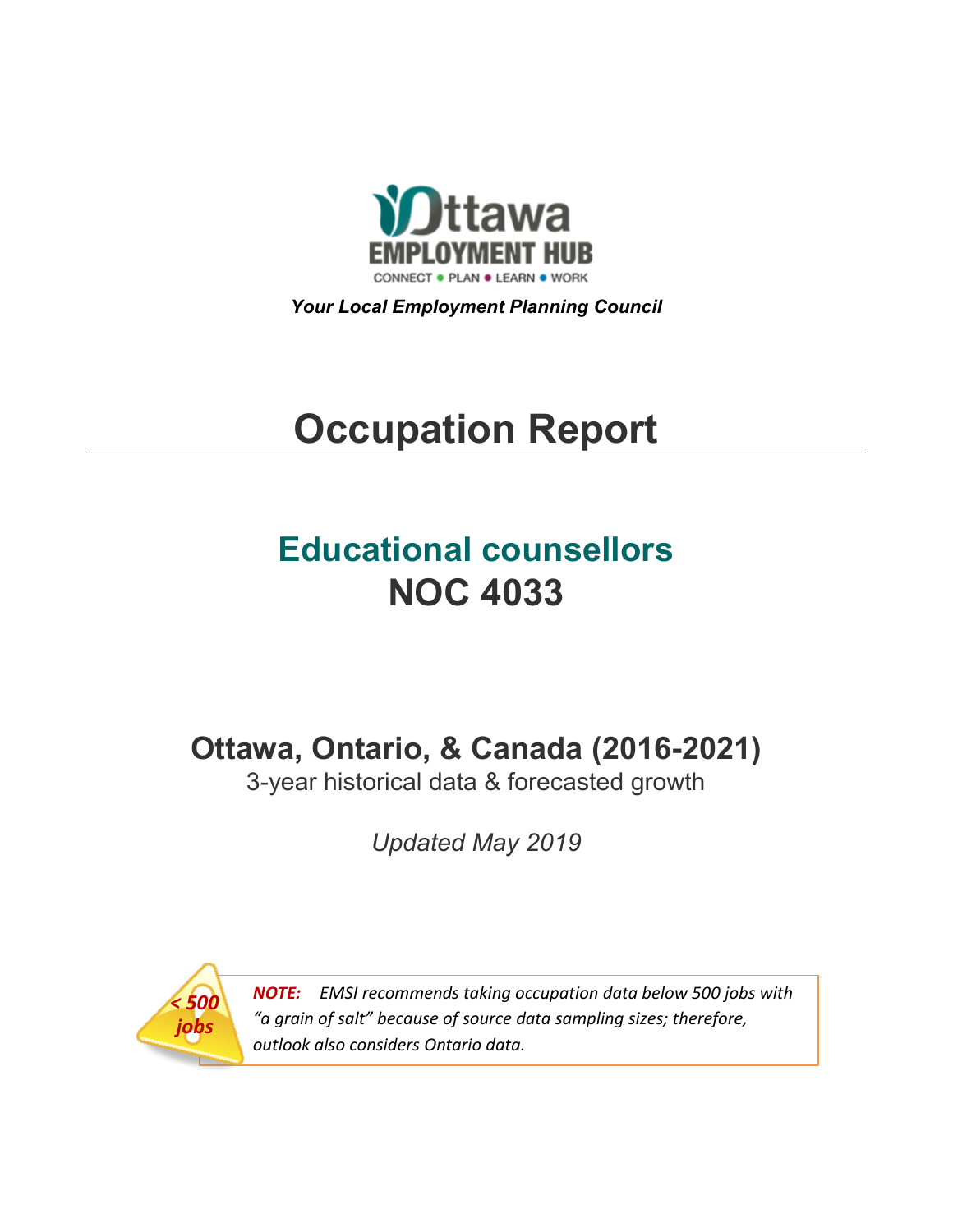

| <b>Educational counsellors</b> | <b>Ottawa Outlook</b>                                       |
|--------------------------------|-------------------------------------------------------------|
| <b>NOC 4033</b>                | Limited $\star$ Fair $\star \star$ Good $\star \star \star$ |

*Based on past and forecasted growth.*

#### **A Local Snapshot**

- Employment in this occupation **increased in Ottawa from 2016 to 2018** (**2.7%**); it is forecast to **increase an additional 7.2%** over the next three years.
- **5.1%** were **unemployed in Ottawa in 2016; none** of those in this occupation were **self-employed**.
- **Median hourly wage** for this occupation was **\$32.96**.
- **31.5%** of the 2018 jobs were in the **Universities** industry sector.
- Ottawa has a **lower share of this occupation** than the nation.
- **Provincially**, this occupation showed an increase from 2016 to 2018 (**1.5%**); it is expected to increase an additional **5.7%** over the next three years.
- *Canada Job Bank* forecasted **fair** employment potential for this occupation in Ottawa from 2018-2020.

#### **Overview**

| <b>Ottawa Jobs (2018)</b>          | 264 (None were self-employed) |                      |      |
|------------------------------------|-------------------------------|----------------------|------|
| 2016 Ottawa Unemployment Rate      | 5.1%                          | Ontario              | 6.1% |
| Location Quotient to Nation (2018) | 0.43                          |                      |      |
| Change in Jobs (2016 - 2018)       | 2.7%                          | $(2018 - 2021)$ 7.2% |      |

*NOTE: Location quotient (LQ) is a way of quantifying how concentrated a particular occupation is in a region compared to the nation or province. A quotient of 1.00 means Ottawa has the same share of the occupation as the nation/province. A quotient higher than 1.00 means Ottawa has a greater share, and lower than 1.00 means Ottawa's share is lower than the average.*

## **OTTAWA | Percentile Earnings** *(not including self-employed)*



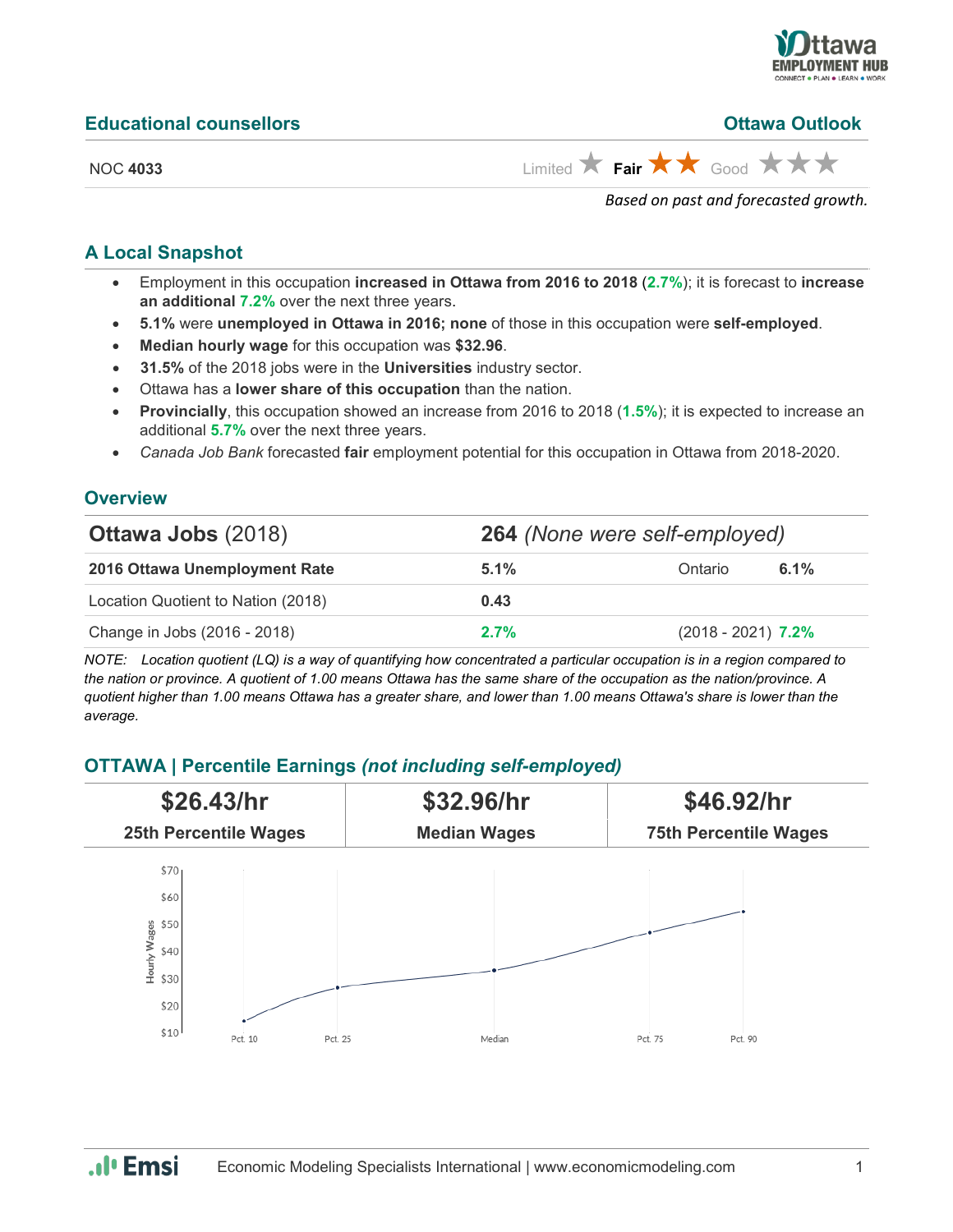

# **Ottawa | Growth**

| 257              | 283              | 26                 | $10.1\%$             |
|------------------|------------------|--------------------|----------------------|
| <b>2016 Jobs</b> | <b>2021 Jobs</b> | Change (2016-2021) | % Change (2016-2021) |

# **Regional Trends**



|           | <b>Region</b> |               | <b>2016 Jobs</b> | 2021 Jobs      | Change | % Change |
|-----------|---------------|---------------|------------------|----------------|--------|----------|
| a.        | Ottawa        |               | 257              | 283            | 26     | 10.1%    |
| u.        | Ontario       |               | 5,380            | 5,771          | 391    | 7.3%     |
|           | Canada        |               | 19,244           | 20,051         | 807    | 4.2%     |
|           |               | <b>Ottawa</b> |                  | <b>Ontario</b> |        | Canada   |
| 2016 Jobs |               | 257           |                  | 5,380          |        | 19,244   |
| 2017 Jobs |               | 275           |                  | 5,455          |        | 19,127   |
| 2018 Jobs |               | 264           |                  | 5,459          |        | 19,125   |
| 2019 Jobs |               | 271           |                  | 5,573          |        | 19,459   |
| 2020 Jobs |               | 277           |                  | 5,673          |        | 19,755   |
| 2021 Jobs |               | 283           |                  | 5,771          |        | 20,051   |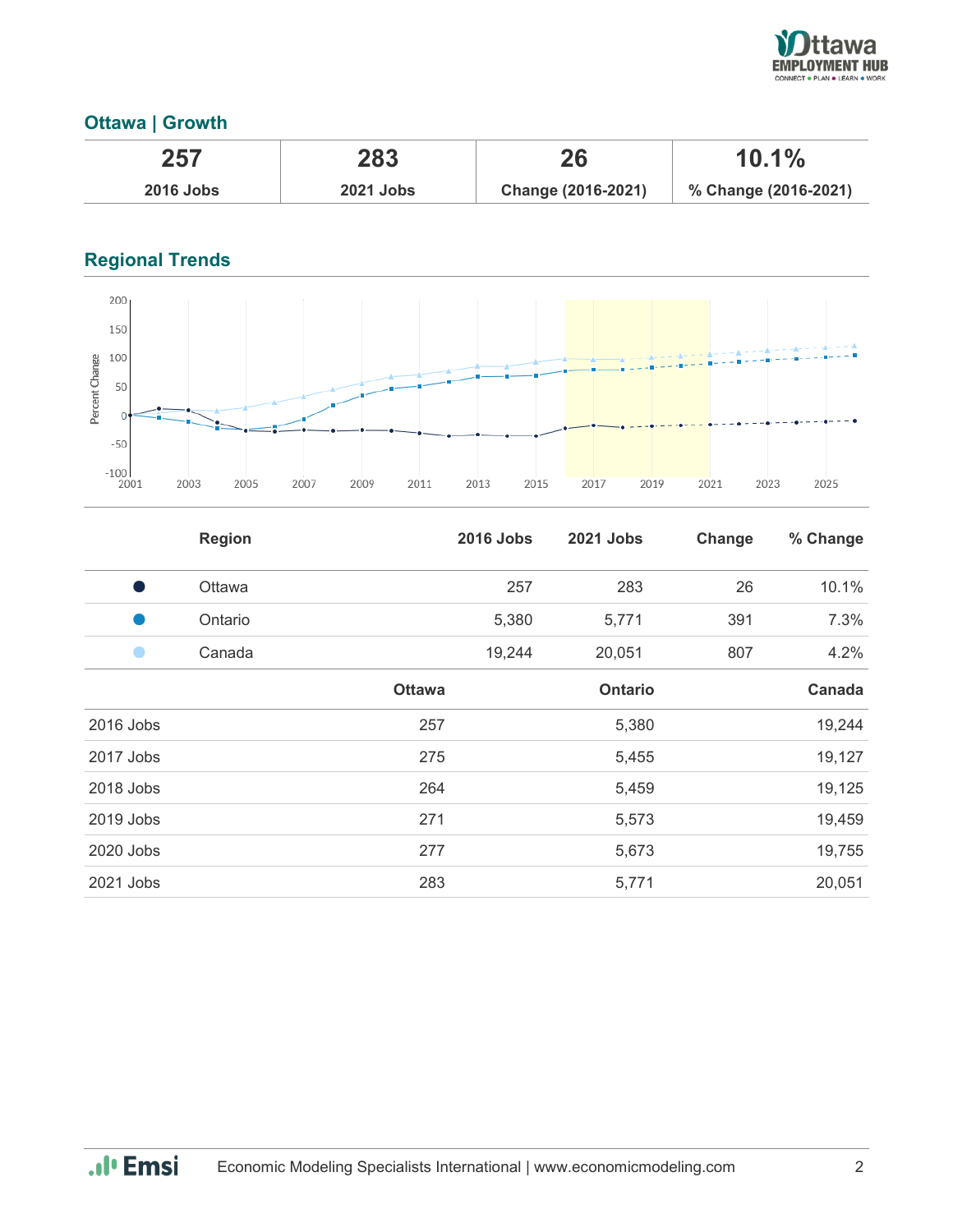

### **Ottawa | Industries Employing this Occupation**

| <b>Industry</b>                    | <b>Occupation</b><br>Jobs in<br><b>Industry</b><br>(2018) | $%$ of<br><b>Occupation</b><br>in Industry<br>(2018) | % of Total<br>Jobs in<br><b>Industry</b><br>(2018) |
|------------------------------------|-----------------------------------------------------------|------------------------------------------------------|----------------------------------------------------|
| <b>Universities</b>                | 83                                                        | 31.5%                                                | 0.6%                                               |
| Elementary and secondary schools   | 69                                                        | 26.3%                                                | 0.3%                                               |
| Community colleges and C.E.G.E.P.s | 55                                                        | 20.8%                                                | $1.2\%$                                            |
| Other federal services (9112-9119) | 15                                                        | 5.6%                                                 | $0.0\%$                                            |
| Educational support services       | 12                                                        | 4.7%                                                 | $1.7\%$                                            |

*NOTE: Inverse staffing patterns provides a table of percentages that shows how regional occupations are divided up among regional industries. For example, an inverse staffing pattern for registered nurses may show that 70% of RNs are employed by hospitals, 10% by local government (i.e., public schools), 10% by nursing homes, and 10% by offices of physicians.*

#### **Educational programs and completions in Ottawa** *(public institutions only***)**

|                                                     | 876                       |  |  |
|-----------------------------------------------------|---------------------------|--|--|
| Programs (2016)                                     | <b>Completions (2016)</b> |  |  |
| Program                                             | <b>Completions (2016)</b> |  |  |
| Psychology, general                                 | 859                       |  |  |
| Clinical, counselling and applied psychology        |                           |  |  |
| Student counselling and personnel services          |                           |  |  |
| Bilingual, multilingual and multicultural education |                           |  |  |
|                                                     |                           |  |  |

*NOTE: EMSI Analyst uses Statistics Canada's PSIS data to compile completions for postsecondary programs offered in Canada, classified by the 2016 CIP codes. 2016 data includes those who graduated in spring 2017.*

#### **Job Postings by Month**

**.**. **I** Emsi



*NOTE: Based on newly published job postings first found between January 01, 2018 and December 31, 2018 AND location is Ottawa Census Sub-division, Vicinity Jobs.*